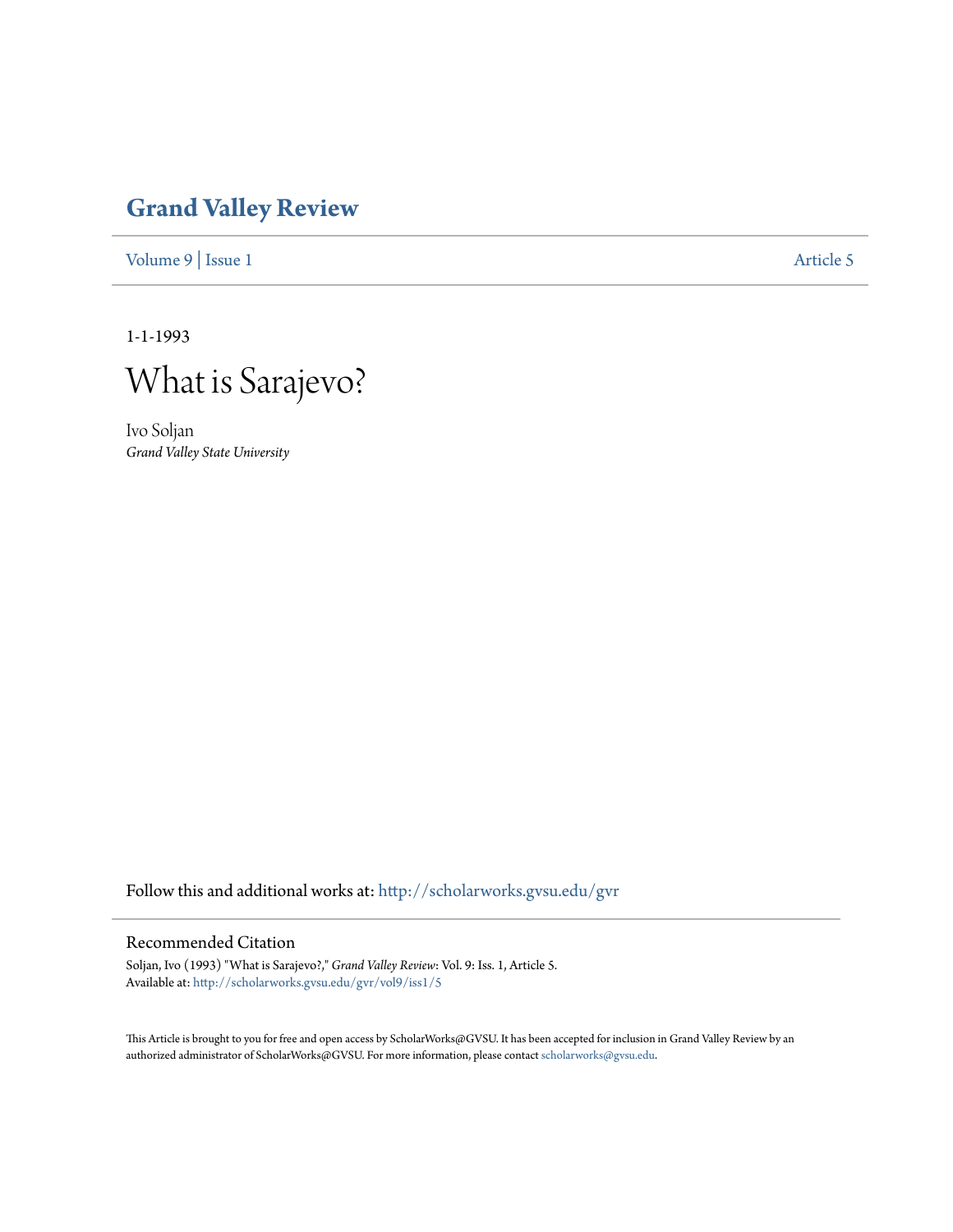# **REMEMBERING SARAJEVO**

### **WHAT IS SARAJEVO?**

#### *Ivo Soljan*

How does one define a place? How do you catch its spirit, the pervading atmosphere, the still or excited throbbing of its heart? How do you pin it down and show to the others, in order to share, in order to unburden the pent-up emotions, in order to paint a picture, a fresco suggesting life and light and motion? Can one ever do it properly? Can we really share our visions unblurred, translucent, essential?

I remember Sarajevo first as a small boy of three or four in the fifties: a city probably three times smaller than today, thousands of times more cheerful than today....Ah, "and to be boy eternal!" A short visit to some relatives there, an exotic experience: street trolleys I did not have in Split; minarets, dozens, hundreds of minarets, tall, white, slender, and small wooden ones; mountains, huge mountains all around-green, so deeply green that my unaccustomed Mediterranean eyes could not swallow all that intense color; colorful streets spilling over with people; the smell of apples and plums, fragrant Bosnian plums of a hazy bluish-gray color; excellent caramel ice-cream in the sweetshop Egypt, oversweet, intense yellow, and oozing embarassingly down my hands and arms in the pleasant, intense heat of the Sarajevo summer.

Then years elapsed and, all of a sudden, I found myself in Sarajevo again, in the late fifties, this time to live there, go to school, become a part of it. It was gradually becoming my city, a place intimately known, not just an exotic splash of many colors, smells and sounds that had been my early Sarajevo. Imperceptibly I was becoming a Sarajevan. I was growing into the city and the city was growing into me. But Sarajevo did not lose its original charm for me, although the city was growing too, in places beautifully and in a picturesque manner, but in other places disturbingly, like any other Eastern European city intent on showing the Soviet manner, the "triumph of socialism" if not even communism. No, indeed, the "soul" of the city was miraculously, or perhaps only naturally saved, and I continued to live in an inspiring place, testifying to a creative mixture of cultures and epochs. Growing myself, I started understanding the intriguing multicultural spirit of that place, the colorful mix of the Oriental, both Turkish and Arabic or just Muslim, the Western of the Croatian Catholics and the Austro-Hungarian imperial presence, and the Eastern of the Serbian Orthodox element. The Jewish, mostly Sephardic, presence was also visible everywhere, though the unskilled could easily take it to be just another type of the Oriental. And thus Sarajevo was, unlike any other Balkan city, an exciting and dangerous mixture of colorful, often fascinating, traditions living alongside each